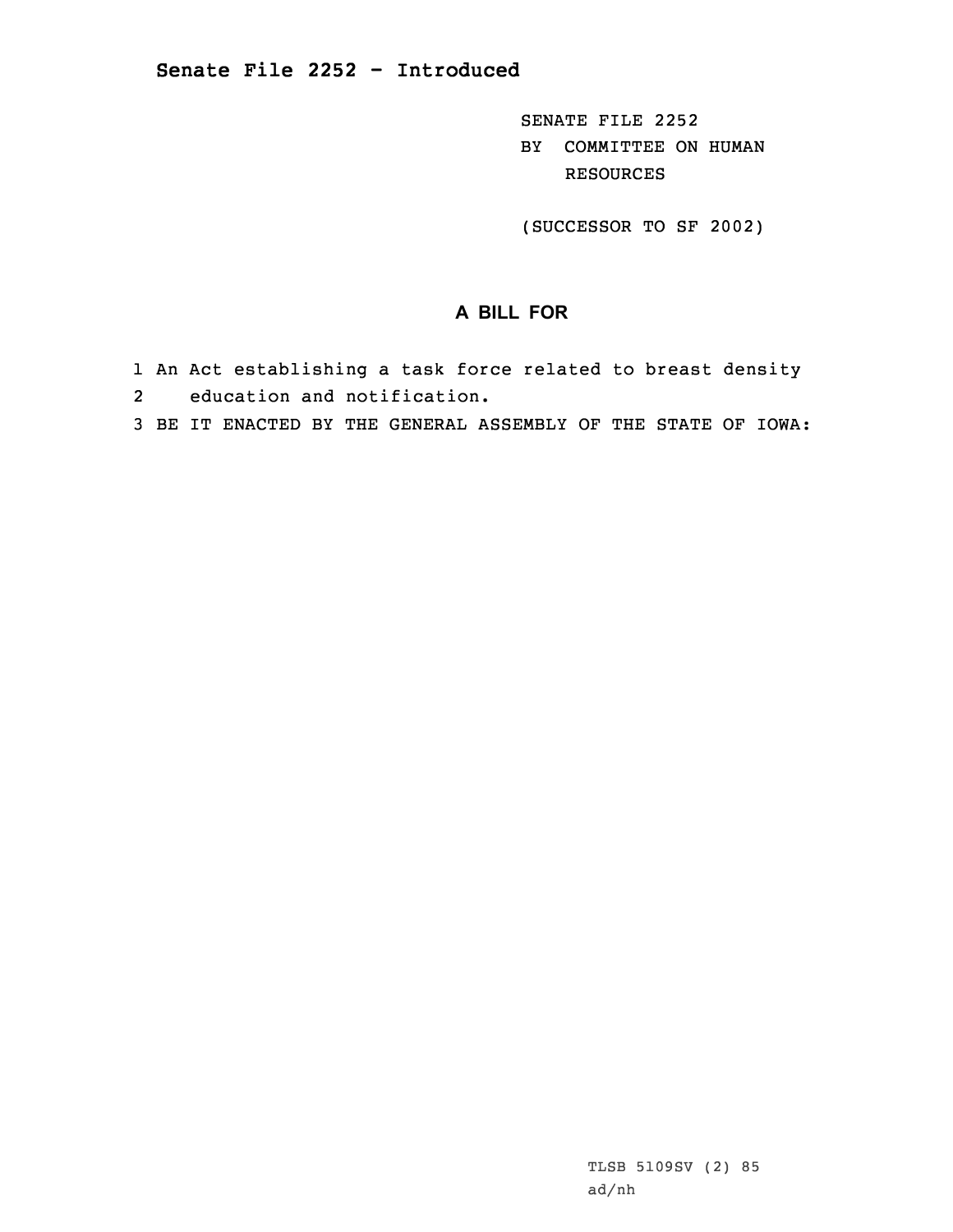1 Section 1. BREAST DENSITY TASK FORCE AND REPORT. 2 1. The department of public health shall establish and facilitate <sup>a</sup> task force to discuss breast density and its relationship to cancer. 2. The membership of the task force shall include but is not limited to the following: a. <sup>A</sup> representative of the department of public health. b. <sup>A</sup> representative of the department of human services. c. Medical professionals working with breast cancer patients. 11 d. <sup>A</sup> radiologist. 12 e. <sup>A</sup> primary care physician. f. <sup>A</sup> physician assistant or advanced registered nurse practitioner. g. Two advocates for notification to patients of breast 16 density. h. <sup>A</sup> legal expert in health care matters concerning notification to patients. i. <sup>A</sup> representative from <sup>a</sup> hospital or other health care facility. 21 j. <sup>A</sup> representative from the insurance industry. 22 k. Other persons as the department of public health deems appropriate. 24 3. The task force shall determine the essential elements of an education tool for patients and health care professionals in Iowa regarding breast density and its relationship to cancer. 4. The task force shall make recommendations for the implementation of <sup>a</sup> tool to educate patients and health care professionals in Iowa about breast density and its relationship to cancer. 5. The task force shall develop <sup>a</sup> process to notify patients or referring health care professionals that <sup>a</sup> patient has dense breasts after <sup>a</sup> finding of dense breasts through medical 34 testing.

35 6. The task force shall make other findings and

-1-

LSB 5109SV (2) 85  $ad/nh$   $1/2$